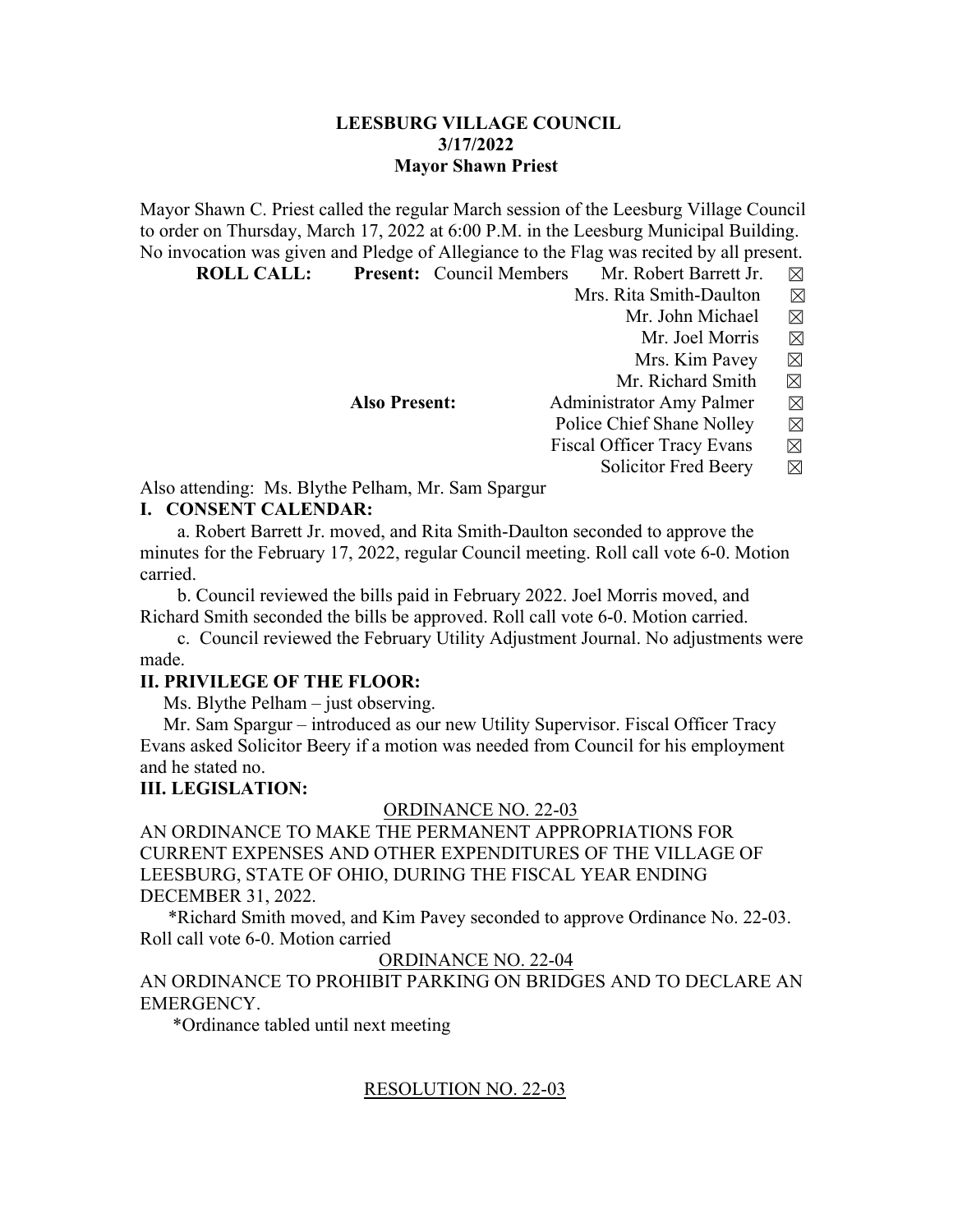A RESOLUTION TO AUTHORIZED SICK LEAVE TO BE USED BY THE VILLAGE ADMINISTRATOR.

 \* Rita Smith-Daulton moved, and Richard Smith seconded to approve Resolution No. 22-03. Roll call vote 6-0. Motion carried.

#### RESOLUTION NO. 22-04

A RESOLUTION TO PERMIT THE VILLAGE ADMINISTRATOR TO LIVE OUTSIDE CORPORATION LIMITS OF THE VILLAGE.

 \*Joel Morris moved, and Richard Smith seconded to approve Resolution No. 22-04. Roll call vote 6-0. Motion carried.

#### RESOLUTION NO. 22-05

A RESOLUTION TO ESTABLISH A FEE FOR BRUSH AND YARD DEBRIS REMOVAL.

 \*Joel Morris moved, and Robert Barrett seconded to approve Resolution No. 22-05. Roll call vote 6-0. Motion carried.

#### **IV. COMMITTEE REPORTS**

 Robert Barrett, Chairman of the Events Committee reported the committee met on Monday, February 28, 2022. Those present were Kim Pavey, Rita Smith-Daulton, Robert Barrett Jr., and Mayor Shawn C. Priest. The purpose of the meeting was to discuss different ideas and times for village events. The Committee recommends the village have four events a year. A Memorial Day celebration, July activities with an ice cream social coordinating with the Methodist Church movie night, the festival in August and Luminaries in December.

 Robert Barrett, Chairman of the Finance Committee reported the committee met on Monday, February 28, 2022. Fiscal Officer Tracy Evans went over the appropriations by each line item. The meeting was highly informative. (Notes by the Committee were not taken)

### **V. REPORT OF CITY OFFICIALS:**

#### **Report of Police Chief Shane Nolley:**

 Chief Shane Nolley reported for the month of February 2022, there were 309 calls for service. Hours worked were as followed: Chief Nolley-160 regular, 7 overtime; Officer Dawson-168 regular, 21.50 overtime; Officer Michael – 168 regulars, 5.75 overtime; Officer Townsend – 84.50 regular, 14.25 overtime. There were 2 Traffic Crash Reports, and 6 Offense Reports. Arrest Information: Arrests - 1, Traffic Citations - 9, and Warning Citations - 8. Police vehicle information: Unit 1 - 2017 Police Interceptor – 1,035 miles driven, Unit 2 - 2020 Police Interceptor – 362 miles driven, Unit 3 - 2015 Police Interceptor – 675 miles driven. Repairs: \$1,009.03 and Training: \$0.

Additional Information from Chief Nolley:

- $\triangleright$  The Police Department has ninety-seven active case reports.
- $\triangleright$  The departments total reports received for the month of February 2022 were six reports, a decrease of one report from February 2021.
- $\triangleright$  Evidence, property, and office inventory has all been completed.

### **Report of Fiscal Officer Tracy Evans:**

- Passed around the monthly reports and credit card statement for Council to sign.
- $\triangleright$  Informed Council we assigned the address of 232 East Main Street (rear) as requested by Jamie Cornwell for his new pole barn. Fiscal Officer Tracy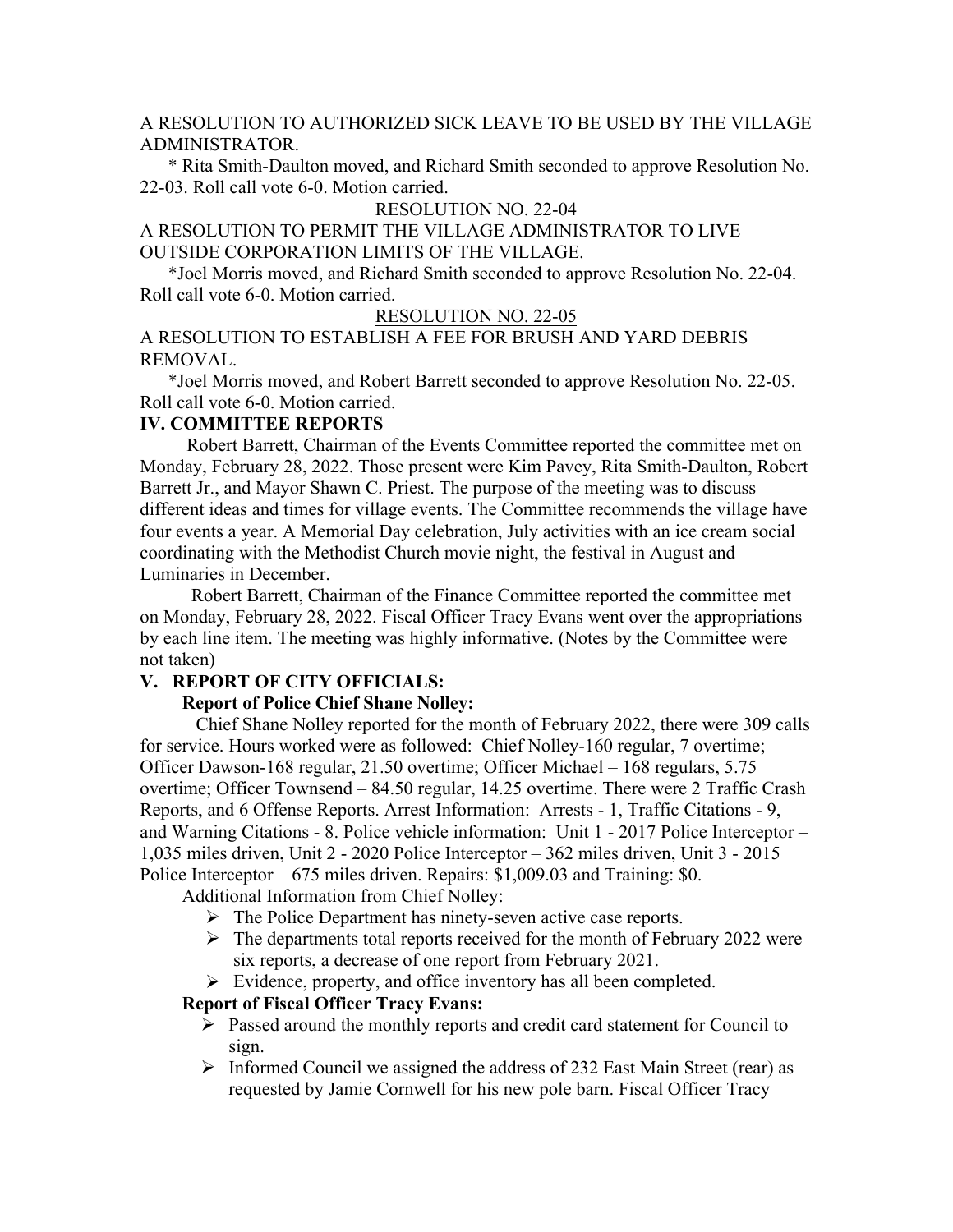Evans explained the pole barn faces what the village has as Middle Street, but the County Auditor has it as North Street. Because of the confusion, the front part of the lot faces East Main Street so that is what was decided.

 $\triangleright$  Handed out handbook changes to Article 19 - Overtime; regarding utility laborers weekend duty, Article 19 – Holiday Overtime for all employees and Article 27 – adding Juneteenth to the paid holidays.

 \*Kim Pavey moved, and Rita Smith-Daulton seconded to approve the Handbook changes. Roll call vote 6-0. Motion carried.

# **Report of Utility/Streets Department from Administrator Palmer:**

 $\triangleright$  Administrator report submitted.

# **Report of Regional Income Tax Association (RITA):**

 $\blacktriangleright$  \$40,045.81 was collected for the month of February 2022

# **Report of Mayor Shawn C. Priest:**

 $\triangleright$  Requested Council change the meeting location of the Village Council Meetings to the Fire Department Training Room. We have outgrown this small area and have no room for visitors to sit. Also, we are using part of the Council room for Amy Palmers office. After discussion, Council decided to try it and see how it works out.

\*Joel Morris moved, and Rita Smith-Daulton seconded to move the Council Meetings to the Fire Department Training Room starting with the April Council meeting. Roll call vote 6-0. Motion carried.

- $\triangleright$  Bill Tolle requested the Village allow him to replace his trailer. Mayor Priest stated his current trailer was in bad shape. Law Cooper owns the lot and property. Mayor Priest said they would have to clean up the property and area to move a different trailer in. Mayor Priest informed Bill Tolle and Parry Cooper that the trailer owner; Larry Cooper, would have to write an appeal to Section 9 of our trailer ordinance to replace the trailer. Solicitor Beery stated the mayor can set a time limit if there is an appeal.
- $\triangleright$  We are in the process of completing the "Welcome to Leesburg" signs. The signs are paid for by sponsors, the school, and an anonymous donor so the village should not have to pay anything.

# **VI. OLD BUSINESS:**

- $\triangleright$  Regarding abandoned properties Mayor Priest stated she met with Julie Bolender, the Highland County Economic Director/Land Bank regarding the Blake property. Mayor Priest stated she turned all the information she had for this property over to the Land Bank for them to help us acquire the property.
- $\triangleright$  List of nuisance properties that need addressed was given to Council by Administrator Amy Palmer. Councilman Joel Morris asked what our next step was with Joe Turners properties since there has not been much progress made. Mayor Priest stated we need to start handing out fines. Councilman Morris asked Administrator Palmer to get a hold of Mr. Turner and discuss what needs to be done and give him a deadline or he will be fined.
- $\triangleright$  Regarding the grocery store Mayor Priest reported the grocery store will be auctioned in May. In addition, the new owner can apply for a loan from the Land Bank to get the property cleaned up.